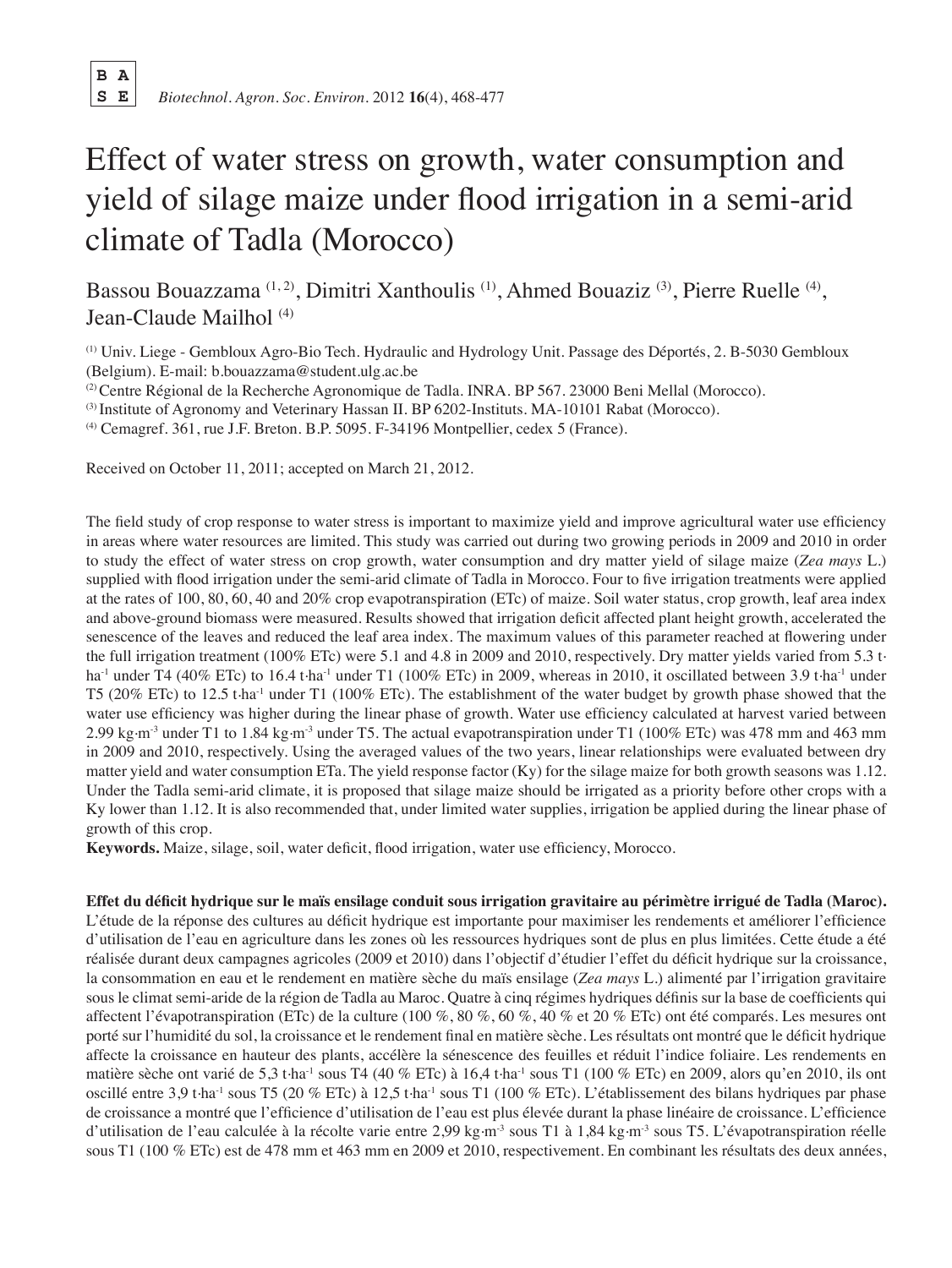une relation linéaire a été établie entre le rendement en matière sèche et la consommation en eau. La valeur du coefficient de réponse (Ky) du maïs ensilage des deux campagnes 2009-2010 combinées est 1,12. Sous un climat semi-aride tel que celui de Tadla, le maïs ensilage doit être irrigué en priorité par rapport aux cultures ayant un Ky inférieur à 1,12 tout en appliquant le maximum d'arrosage disponible durant la phase de croissance linéaire de cette culture.

**Mots-clés.** Maïs, ensilage, déficit hydrique du sol, irrigation de surface, efficience d'utilisation de l'eau, Maroc.

# **1. INTRODUCTION**

Water is the main factor limiting yield production in arid and semi-arid regions. When water resources are a factor limiting yield production, irrigation programming is essential in order to maximize production per  $m<sup>3</sup>$  of irrigation water (Doorenbos et al., 1979). Deficit irrigation is one way of maximizing water use efficiency (Bekele et al., 2007).

The water requirements of maize (*Zea mays* L.) for all growing cycles vary from 500 to 800 mm (Brouwer et al., 1986). Under the semi-arid climate of North India, Narandra et al. (2002) determined the crop evapotranspiration (ETc) of maize at 354 mm. Water stress has an important effect on water consumption and maize yield. A positive linear relationship between grain yield and water use has been recognized by several authors (Gencoglan et al., 1999; Istanbulluoglu et al., 2002; Fatih et al., 2008). Doorenbos et al. (1979) established a relationship between amount of water applied and yield, which can be used to predict yield per applied water unit. The determination of water use efficiency is essential to evaluate crop productivity in arid regions where water is a limiting factor (Johnson et al., 2002).

The irrigated perimeter of Tadla is situated in a zone of semi-arid climate and is also one of the main cattle rearing regions of Morocco. In terms of acreage, silage maize is the fodder crop most commonly produced after alfalfa. The silage maize growing area has been continuously increasing in the last few years and now constitutes approximately 1,500 ha (ORMVAT, 2009).

In this region, except for the rainy period, which extends from December to February, irrigation from water stored in the dam is necessary for agricultural production during the remainder of the year. However, water scarcity in the region during the last few years has imposed a reduction on the number of irrigations allocated to summer crops such as silage maize and alfalfa. The planning of irrigation according to the water stress tolerance and water use efficiency of crops remains the only way to guarantee the continuity of production in an arid climate such as the one found in the irrigated perimeter of Tadla.

Yield response to water depends on many factors and may vary from region to region. There is therefore a need for studies to be conducted locally, and this applies to the region of Tadla where the silage maize response to water has not yet been studied.

The objectives of this study were:

- – to determine the effect of water deficit on growth factors, yield biomass and water use efficiency of silage maize in the semi-arid conditions of Tadla;
- to determine the yield response factor  $(Ky)$  useful for establishing irrigation scheduling programs in the study area.

#### **2. MATERIALS AND METHODS**

This study was carried out during the growing periods of 2009 and 2010 at the experimental station in Tadla, Morocco  $(X = 32.3^{\circ}; Y = 6.31^{\circ}; Z = 450 \text{ m})$  run by the National Institute of Agronomic Research (INRA). The soil was classified as luvisols chromic, according to Badraoui et al. (2001). The climate in this area is arid with a great irregularity of rains. Average annual pluviometry is about 268 mm; average temperature is 18 °C, with a maximum in August that often exceeds 45 °C and a minimum in January of approximately  $0^{\circ}$ C.

The climatic variables for the growing periods during the experimental years are shown in **table 1**. The climatic data were collected froma localmeteorological station. According to **table 1**, during the period of growth of silage maize (April-July), the temperatures were high, with maxima exceeding 40 °C. This period is characterized by hot and dry winds, locally called Chergui. Precipitations were few or absent.

Before starting the experiment, soil samples were collected with an auger from soil layers at 0-30, 30-60 and 60-90 cm for analyses. Physical and chemical properties of the soil are presented in **table 2**.

The experiment was laid out in a total randomized design with three replications. The studied factor was irrigation treatment. Four irrigation regimes were established on the basis of coefficients (Kr) affecting maximal evapotranspiration of silage maize (ETc). Irrigation treatments were 100%, 80%, 60% and 40% ETc for T1, T2, T3 and T4, respectively. In 2010, a T5 treatment corresponding to 20% ETc was added. The whole experimental plot area was 2,500 m<sup>2</sup>. In line with local flood irrigation practices, the irrigation devices were traditional basins of 60 m<sup>2</sup> (5 m  $\times$  12 m). Spaces of 10 m were established between the plot treatments in order to minimize the risk of water transfer between treatments.

Following the basin irrigation technique, a flow rate of 12 l.s-1 was applied on one side of the basin until it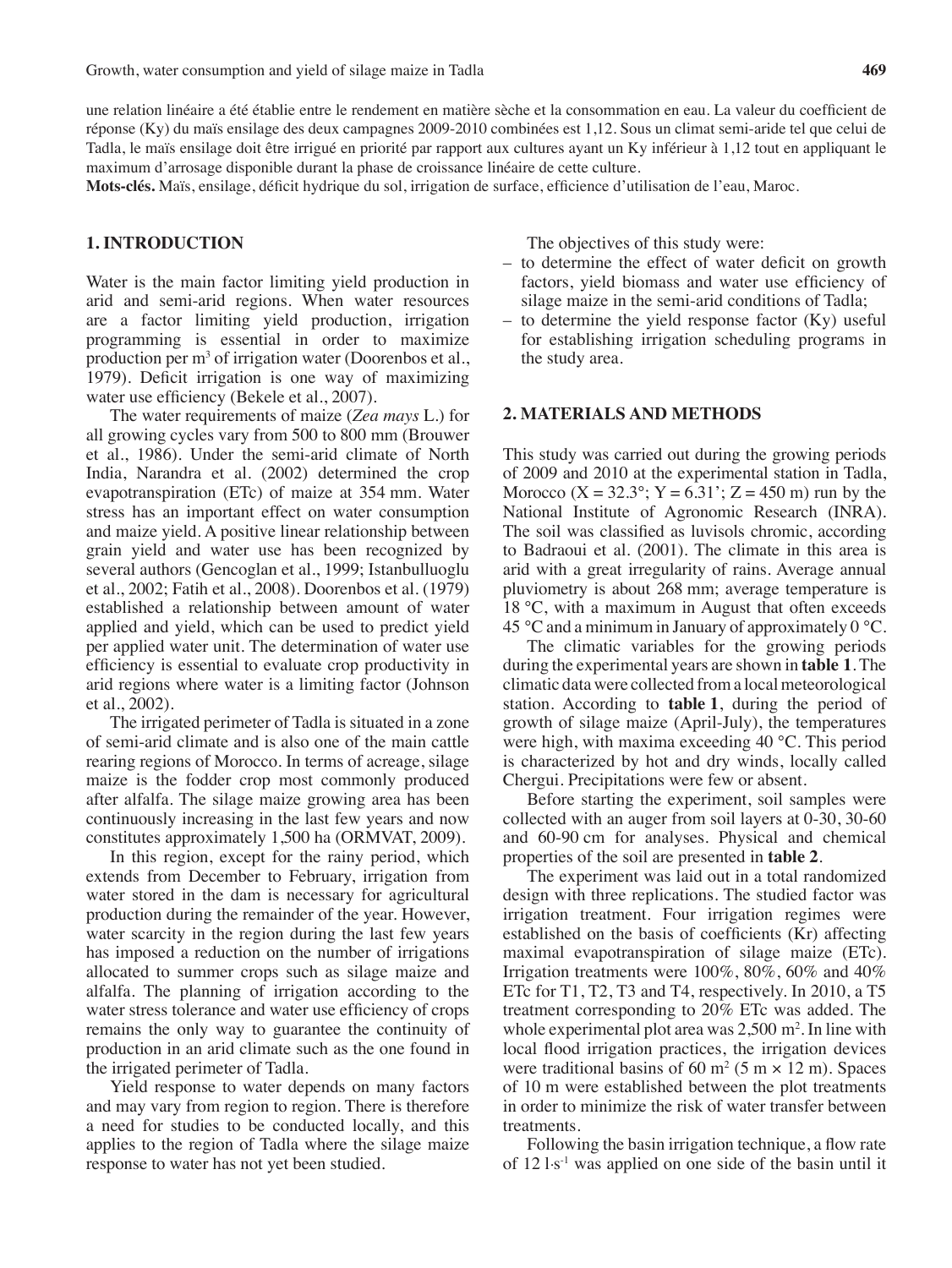**Table 1.** Climatic data of the experimental station in the growing periods of 2009 and 2010 — *Données climatiques du site d'expérimentation pour les campagnes 2009 et 2010.*

| <b>Years/Months</b> | <b>Mean Tmax</b> Mean Tmin<br>$(^{\circ}C)$ | $(^{\circ}C)$ | <b>Total precipitation</b><br>(mm) | ET <sub>a</sub><br>(mm) |
|---------------------|---------------------------------------------|---------------|------------------------------------|-------------------------|
| 2009                |                                             |               |                                    |                         |
| April               | 27.8                                        | 9.6           | 0.0                                | 127.8                   |
| May                 | 34.7                                        | 13.9          | 2.6                                | 180.3                   |
| June                | 37.7                                        | 17.4          | 16.7                               | 208.0                   |
| July                | 45.4                                        | 25.9          | 0.0                                | 233.6                   |
| 2010                |                                             |               |                                    |                         |
| April               | 31.9                                        | 12.8          | 19.0                               | 113.9                   |
| May                 | 30.7                                        | 14.6          | 3.5                                | 168.7                   |
| June                | 33.5                                        | 16.5          | 0.0                                | 186.1                   |
| July                | 43.2                                        | 24.9          | 2.0                                | 213.3                   |

**Table 2.** Some physical and chemical properties of the experimental field soil — *Caractéristiques physicochimiques du sol de la parcelle d'essais.*

| <b>Properties</b>                 | <b>Soil layer</b> (cm) |       |       |  |
|-----------------------------------|------------------------|-------|-------|--|
|                                   | $0 - 30$               | 30-60 | 60-90 |  |
| Clay $(\%)$                       | 27.7                   | 43.3  | 47.4  |  |
| Fine silt $(\%)$                  | 3.9                    | 15.9  | 16.6  |  |
| Coarse silt $(\%)$                | 49.2                   | 2.8   | 19.3  |  |
| Fine sand $(\% )$                 | 12.3                   | 11.2  | 11.3  |  |
| Coarse sand $(\%)$                | 5.7                    | 27.6  | 6.1   |  |
| Organic matter $(\%)$             | 1.91                   | 1.08  | 1.08  |  |
| pH                                | 7.97                   | 8.22  | 8.43  |  |
| Electrical conductivity (mS·cm-1) | 1.03                   | 0.45  | 0.53  |  |
| Field capacity $(\%)$             | 27.3                   | 27.8  | 26.7  |  |
| Wilting point $(\%)$              | 16.2                   | 16.7  | 16.1  |  |
| Bulk density                      | 1.38                   | 1.46  | 1.57  |  |

was fully filled. Before sowing, fields were prepared with a disk plough (at a 25 cm depth) followed by two passages of cover crop (at a 15 cm depth). These tillage operations allowed the removal of weeds and the preparation of the seed bed. For both years, silage maize was planted in rotation with berseem (*Trifolium alexandrinum* L.). The late variety *Zea mays* L. Cecilia was used. This variety was obtained by single cross and was imported from France. The seeds were sown at a 4 cm  $(\pm 5\%)$  depth with a seed drill on 24 April 2009 and on 15 May 2010. The plants were grown in rows and the distance between rows was 70 cm. The spacing between plants within each row was 20 cm.

Before sowing,  $70 \text{ kg} \cdot \text{ha}^{-1}$  N and  $82 \text{ kg} \cdot \text{ha}^{-1} \cdot P_2O_5$  (Urea + Diammonium phosphate) were applied to all plots. At the 6 leaves stage,  $65 \text{ kg} \cdot \text{ha}^{-1} \text{ N}$  was added. Insecticides were applied to limit the effect of pests.

Theoretical water deficit (TWD, mm) for each treatment was calculated by:

$$
TWD = E Tc \cdot kr \text{ and } E Tc = Kc. a jst \cdot ET_{o}
$$

where *Kc.ajst* is a crop coefficient adjusted using the methods given in FAO paper no 56 (Allen et al., 1998),  $ET<sub>o</sub>$  is the reference evapotranspiration (mm.day-1); *ETc* is the maximal evapotranspiration (mm.day-1); *Kr* is the reduction coefficient which defines irrigation treatments. *Kr* was set to

1, 0.8, 0.6, 0.4 and 0.2 for T1, T2, T3, T4 and T5, respectively.  $ET_{o}$  was calculated using the FAO Penman Monteith equation given by Allen et al. (1998):

$$
ET_{o} = \frac{0.4\Delta(Rn - G) + \gamma \frac{900}{T + 273} \mu (e_{s} - e_{a})}{\Delta + \gamma (1 + 0.34 \mu)}
$$

where  $ET_{0}$  is the reference evapotranspiration (mmday<sup>-1</sup>), *Rn* is net radiation at the crop surface (MJ·m<sup>-2</sup>. day<sup>-1</sup>), *G* is the soil heat flux density (MJ·m<sup>-2</sup>·day<sup>-1</sup>), *T* is the mean daily air temperature at 2 m height  $({}^{\circ}C)$ ,  $\mu$ is the wind speed at 2 m height  $(m \cdot s^{-1})$ , es is the saturation vapor pressure  $(kPa)$ , e<sub>s</sub> is the actual vapor pressure (kPa),  $(e_s - e_a)$  is the saturation vapor pressure deficit (kPa),  $\Delta$  is the slope of the saturation vapor pressure curve (kPa.<sup>o</sup>C<sup>-1</sup>), and  $\gamma$  is the psychrometric constant  $(kPa·°C<sup>-1</sup>)$ .

Irrigation was applied for each treatment when cumulative TWD reached 35 mm at the beginning of the vegetative period and 75 mm thereafter. This value corresponds to the easily usable soil water reserve at a 1 m depth. In this situation, the number of irrigation events and of intervals between them varies between treatments. Water supplied by a dam located at 20 km was of high quality with an electrical conductivity of  $0.4$  dS $\cdot$ m<sup>-1</sup> and a pH of 7.2.

Observations on plants at each treatment were carried out weekly (4 to 5 days at the beginning) from emergence until harvest. The phenological monitoring of stages is based on the number of visible leaves. A leaf is noted as visible when the apical end of the lamina points out of the whorl (Girardin et al., 1986). On the central row of each elementary plot, 10 consecutive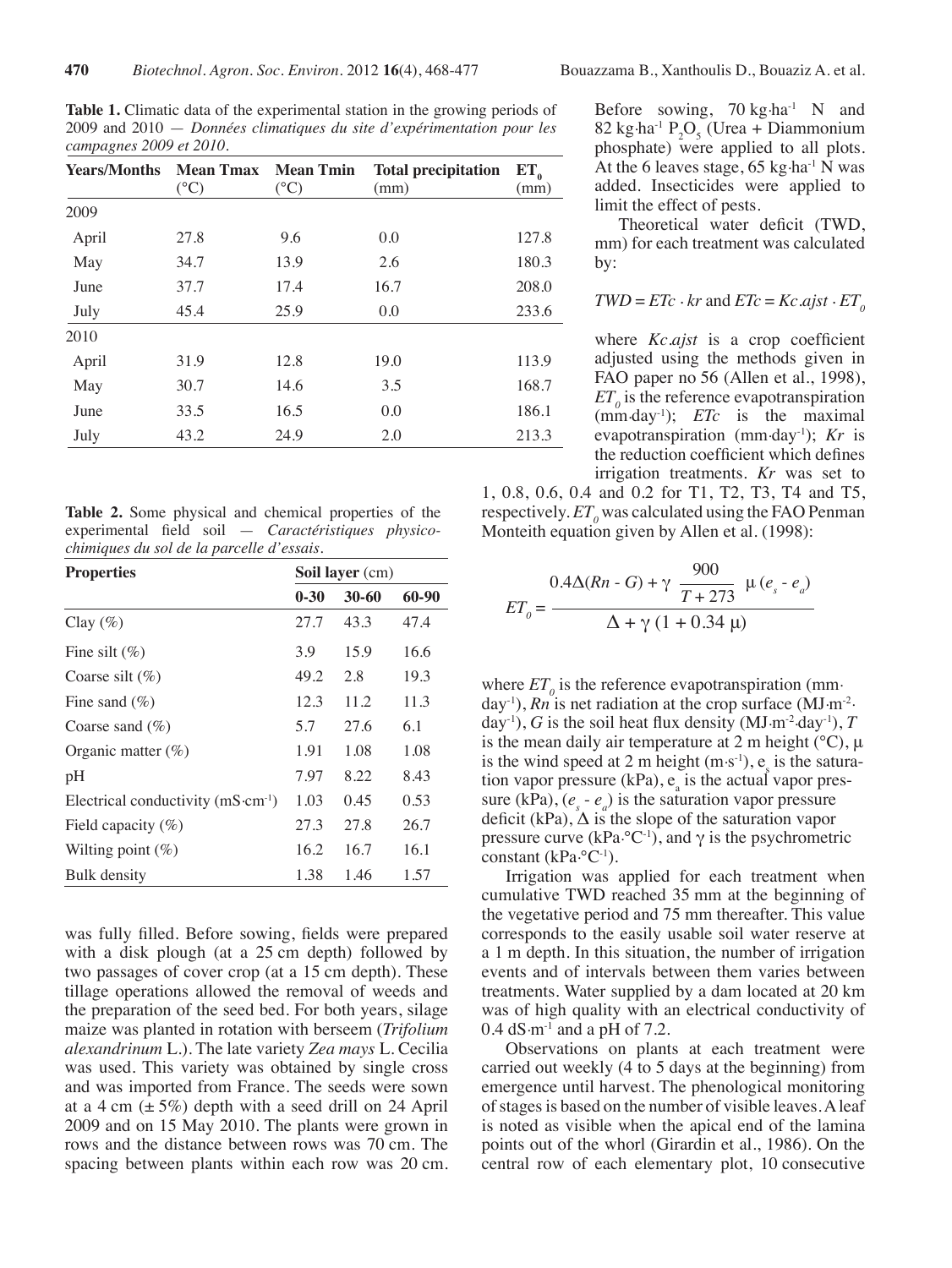plants were selected and marked for monitoring of the emission rhythm of leaves and the evolution of the apparent height of the plants.

The dry matter evolution was monitored weekly from samples from 10 consecutive plants removed at ground level from the central rows for each treatment. Crop samples were weighed after oven-drying at 80 °C for 48 h. The leaf area index (LAI) was measured weekly by an LAI-2200 plant canopy analyzer (LI COR). This instrument contains the necessary electronics to measure, record and compute the final results of LAI in the field.

Harvest was carried out when plants under treatment T1 (100% ETc) reached the pasty milky grain stage (approximately 90 days after sowing). Fresh yield was measured in six small plots of  $8.4 \text{ m}^2$  (2.1 m  $\times$  4 m) for each treatment. The following parameters were measured for each sample: total weight of aerial fresh matter, final plant height, number of green leaves per plant and dry matter rate. The aerial dry matter was also measured after drying samples at 80 °C for 72 h.

Crop water consumption is based on the soil water balance equation, according to Garrity et al. (1982) and James (1988):

$$
ETa = P + I \pm \Delta S - D + Rc \pm R
$$

where *ETa* is the actual evapotranspiration (mm), *P* is the precipitation (mm), *I* is the amount of irrigation water applied (mm), *Rc* is the capillary rise (mm), *D* is the amount of drainage water beyond the rooting depth, Δ*S* is the variation in the soil water content (mm) and  $R$  is the amount of runoff (mm). Change in the soil water content was measured 2 to 3 times each month, and at final harvest. A conventional ovendrying (gravimetric) method was used to evaluate soil water content at soil layers 0-20, 20-40, 40-60, 60-80, 80-100 and 100-120 cm. Runoff *R* was neglected since blocked basins were used to irrigate. Capillary rise was considered as negligible because the water table was deep.

Drainage water was determined by monitoring of the zero flux planes under each irrigation treatment. For this purpose, tensiometers were installed at soil depths of 20, 40, 60, 80, 100 and 120 cm. Water use efficiency  $(kg·m<sup>-3</sup>)$  was calculated by dividing total dry matter yield (kg.ha-1) by *ETa* (mm) (Howell et al., 1990; Scott, 2000).

Therelationshipbetweenrelativeevapotranspiration reduction (1 - *ETa*/*ETc*) and relative biomass yield reduction (1 - *Yr*/*Ym*) was determined using the method given by Doorenbos et al. (1979). The equations are as follows:

$$
1 - \frac{Yr}{Ym} = Ky \cdot \left(1 - \frac{ETA}{ETc}\right) \text{ or } Yd = Ky \cdot ETA
$$

where *Ya* is actual harvested biomass yield, *Ym* is maximum harvested biomass yield, *Ky* is the yield response factor, *ETa* is the actual evapotranspiration, *ETc* is the maximal evapotranspiration, *Yd* is the relative yield reduction, and *ETd* is the relative evapotranspiration reduction.

Doorenbos et al. (1979) stated that, when *Ky* < 1, the biomass yield loss is less important than the evapotranspiration deficit; when  $Ky > 1$ , the biomass yield lossis more important than the evapotranspiration deficit; and when  $Ky = 1$ , the biomass yield loss is equal to the evapotranspiration deficit (line 1:1).

Analysis of the data obtained from our experiments was performed through an analysis of variance (ANOVA) and the test of the least significant difference (LSD) (Cochran et al., 1957), using the SAS software.

## **3. RESULTS**

## **3.1. Effect of the irrigation regime on plant height growth and dry matter accumulation**

Results show that the evolution curves of height *vs* thermal time (°C day) from emergence to harvest had a sigmoid shape (**Figure 1**). Using a graphic method (Fournier et al., 2000; Birch et al., 2002), we found the usual three phases of growth: an exponential phase with slow growth from emergence until stage 9 leaves in 2009 and until 8 leaves in 2010. During this first period of growth, the effect of the irrigation mode was found to be not significant. The plant height average at the end of this phase was 25.1 and 24.3 cm in 2009 and 2010, respectively.

Taking a base temperature of 6 °C (Khaledian et al., 2009) for this variety, the  $2<sup>nd</sup>$  stage of growth



**Figure 1.** Evolution plant height of silage maize under treatment T1 (100% ETC) in 2010 — *Évolution de la hauteur des plants de maïs sous T1 (100 % ETC) en 2010.*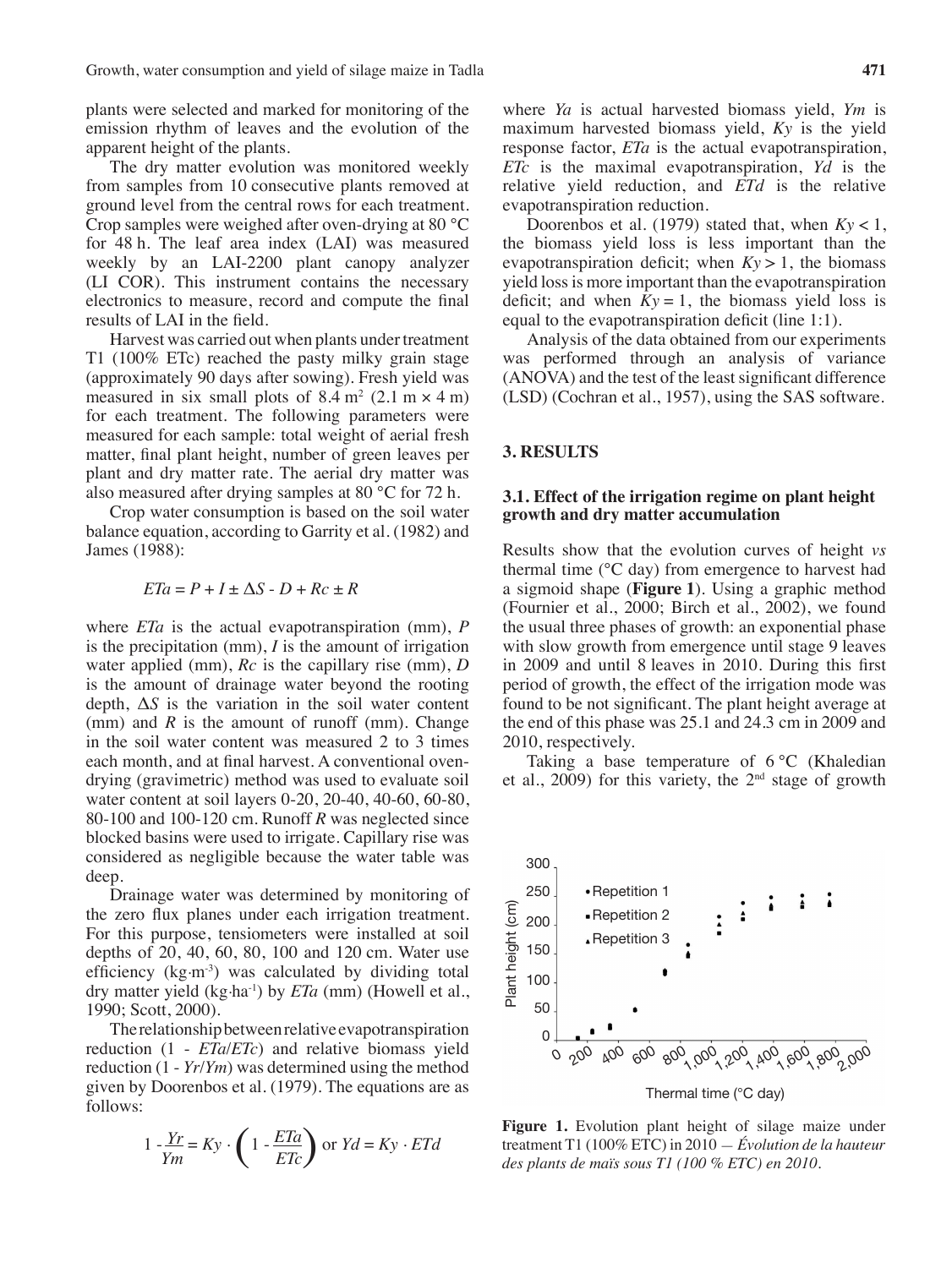started at thermal time 380 to 400 °C day and finished at the flowering stage (emergence of the tassel), which occurred at thermal time 1,253 °C day in 2009 and 1,263 °C day in 2010. The 2nd phase was characterized by a linear growth with a more or less high slope according to the irrigation treatment. The statistical analysis of plant heights measured at the end of this phase showed a highly significant  $(P < 0.01)$  effect of irrigation mode. Height averages obtained were 242, 203, 191 and 163 cm in 2009 and 239, 187, 161 and 122 cm in 2010 for T1, T2, T3 and T4, respectively. The 3<sup>rd</sup> phase of growth was marked by a quasistagnation of height evolution until the final harvest, which coincided with the stage pasty milky grain at thermal time  $1,842$  °C in 2009 and  $1,851$  °C in 2010.

Average daily accumulation of dry matter (DM) was calculated using samples of plants removed in 2010 for each of the growth phases described previously. During the first phase, average daily growth was weak (**Figure 2**) without showing significant differences (5%) between irrigation modes. The average daily growth during this stage was 49 kg. ha<sup>-1</sup> $\cdot$ day<sup>-1</sup>. As for the 2<sup>nd</sup> phase, daily accumulation of dry matter decreased with the level of water stress with highly significant differences  $(P < 0.01)$  between treatments. The calculated average values were 343, 283, 221, 86 and 80 kg.ha-1.day-1 under T1, T2, T3, T4 and T5, respectively. In the  $3<sup>rd</sup>$  phase, growth was also influenced by irrigation mode with low average values compared to the 2nd phase. Average values obtained were 145, 87, 84, 81 and 34 kg·ha<sup>-1</sup>·day<sup>-1</sup> under T1, T2, T3, T4 and T5, respectively.

## **3.2. Evolution of leaf area index and number of green leaves**

**Figure 3** shows the trend in the leaf area index (LAI) during the growth periods in 2010 for the compared irrigation treatments. These results show that under each irrigation mode, LAI increased from emergence onwards and that maximum values were reached at the flowering stage. The leaf area index always remained lower under the most water stressed treatments. Plant density evaluated after emergence was 8.7 (plants per m2 ) on average. The maximum average LAI values obtained in 2009 were 4.8, 4.2, 3.2, 2.3 and 1.9 for T1, T2, T3, T4 and T5, respectively. LAI values measured at flowering in 2009 were relatively higher compared to those of 2010 and were 5.1, 4.4, 3.9 and 3.4 under T1, T2, T3 and T4, respectively. Statistical analysis of the values measured at flowering for the two years showed that the effect of water stress was significant  $(P < 0.05)$ , with a higher reduction in LAI with a higher level of water stress. After flowering, LAI values decreased whatever the irrigation treatment



**Figure 2.** Daily productivity of silage maize for each irrigation mode and growth phase in 2010 (bars represent confidence intervals at 5% probability) — *Productivité journalière du maïs par régime hydrique et par phase de croissance en 2010 (les barres représentent les intervalles de confiance à 5 % de probabilité).*

T1: irrigation treatment applied at the rate of 100% crop evapotranspiration (ETc); T2: 80% Etc; T3: 60% ETc; T4: 40% ETc; T5: 20% ETc — *T1 : régime hydrique défini sur la base de coefficients qui affectent 100 % l'évapotranspiration de la culture (ETc)* ; *T2: 80% Etc; T3: 60% ETc; T4: 40% ETc; T5: 20% ETc*.



**Figure 3.** Leaf area index (LAI) *vs* time for each irrigation treatment in 2010 (bars represent confidence intervals at 5% probability) — *Évolution de LAI du maïs par régime hydrique en 2010 (les barres représentent les intervalles de confiance à 5 % de probabilité).*

Meaning of the treatments: see **figure 2** — *signification des traitements : voir figure 2.*

at a more or less high rate according to the irrigation strategy. This reduction can be explained by the end of the emergence of new leaves after emergence of the tassel but also by senescence of the old leaves, which is accelerated by water stress.

**Figure 4** gives the evolution of the average number of green leaves per plant according to irrigation modes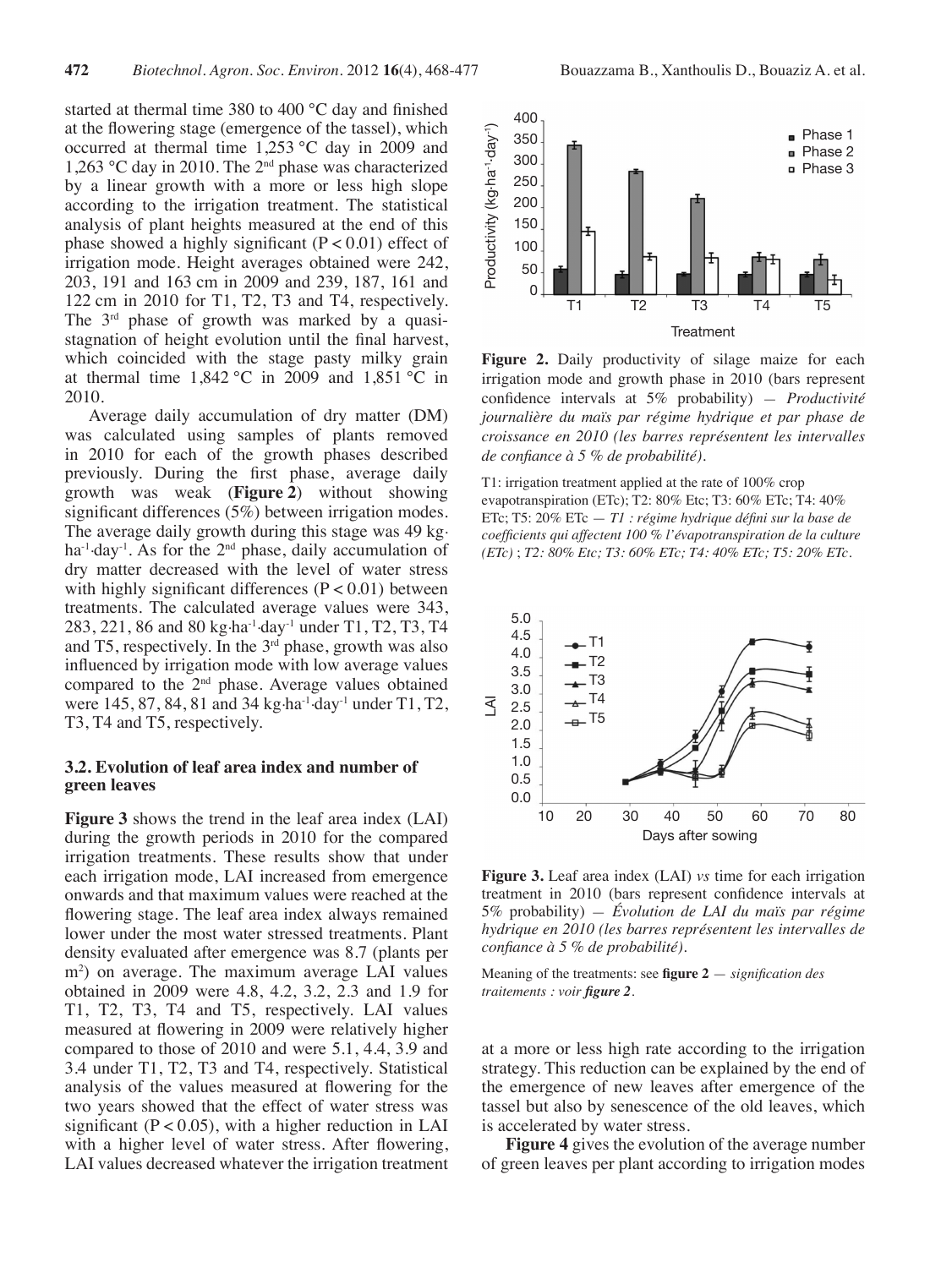

**Figure 4.** Evolution of number of green leaves per plant for each irrigation treatment in 2010 (bars represent confidence intervals at 5% probability) — *Évolution du nombre de feuilles vertes par régime hydrique en 2010 (les barres représentent les intervalles de confiance à 5 % de probabilité).*

Meaning of the treatments: see **figure 2** — *signification des traitements : voir figure 2.*

compared in 2010. The number of green leaves per irrigation treatment at flowering was significantly  $(P < 0.05)$  affected by water stress. The number of green leaves per plant was on average 13.9, 12.8, 11.8 and 10.9 for T1, T2, T3 and T4, respectively.

#### **3.3. Water applied and actual evapotranspiration**

The amount of irrigation water and actual evapotranspiration (ETa) values are presented in **table 3**. Applied irrigation water and ETa values in the 2009 growing period were higher than in 2010. This may be attributed to the differences in climatic conditions and in growing period duration. The average temperatures and climatic demand (ET0) were higher in 2009 (**Table 1**). The total crop growing period in 2009 (90 days) was slightly longer than in 2010 (79 days). Under the full irrigation treatment T1 (100% ETc), the amount of irrigation water applied and the ETa values were 619.3 and 477.7 mm in 2009 and 535.0 and 463.0 mm in 2010, respectively. As expected, the highest ETa values occurred in T1 (100% ETc), obviously owing to an adequate soil water supply during the growing period. Other irrigation strategies caused a certain amount of water deficit and consequently a lower ETa value. The lowest ETa value was observed under the most stressed treatments, 274.6 mm under T4 in 2009 and 184 mm under T5 in 2010.

## **3.4. Effect of irrigation mode on dry matter yield and plant height at harvest**

Results obtained over two years (**Table 3**) show that dry matter yield and plant height were significantly  $(P < 0.01)$  affected by water stress and that the highest values were obtained under T1 (100% ETc). Increasing water deficits induced a relative reduction in dry matter yield and plant height. In 2009, the levels of saved water were  $20\%$  (T2),  $40\%$  (T3) and  $60\%$  (T4) of T1, while the rates of reduction in average dry matter yield were 38, 54 and 68% of that obtained under T1 (100% ETc), respectively. In 2010, levels of saved water were 20% (T2), 40% (T3), 60% (T4) and 80% (T5) of T1, and the rates of decrease in average dry matter yield were found to be 24%, 35%, 59% and 69% of that obtained under T1, respectively. The ratio

**Table 3.** Amount of water applied, ETa, yield, plant height at harvest and WUE — *Volume d'eau appliqué, ETa, rendement, hauteur des plants à la récolte et l'EUE.*

| Year | <b>Treatment</b> | <b>Irrigation</b> water<br>applied $(mm)$ | <b>ETa</b><br>(mm) | $(t-1)$           | Dry matter yield Relative yield $(\%)$ | <b>Final plant height</b><br>(cm) | <b>WUE</b><br>$(kg·m-3)$ |
|------|------------------|-------------------------------------------|--------------------|-------------------|----------------------------------------|-----------------------------------|--------------------------|
| 2009 | T1               | 619                                       | 477.7              | $16.4^{\circ}$    | 100.0                                  | $209.8^{\mathrm{a}}$              | 2.99                     |
|      | T <sub>2</sub>   | 507                                       | 405.6              | 10.2 <sup>b</sup> | 62.2                                   | 181.2 <sup>b</sup>                | 2.54                     |
|      | T <sub>3</sub>   | 379                                       | 346.5              | 7.6 <sup>c</sup>  | 46.3                                   | 174.7 <sup>b</sup>                | 2.44                     |
|      | T <sub>4</sub>   | 297                                       | 274.6              | 5.3 <sup>d</sup>  | 32.3                                   | $142.0^{\circ}$                   | 2.14                     |
| 2010 | T1               | 535                                       | 463.1              | $12.5^{\circ}$    | 100.0                                  | $236.3^{a}$                       | 2.85                     |
|      | T <sub>2</sub>   | 404                                       | 365.0              | $9.5^{b}$         | 76.0                                   | 224.2 <sup>b</sup>                | 2.77                     |
|      | T <sub>3</sub>   | 335                                       | 305.3              | $8.1^\circ$       | 64.8                                   | $203.6^{\circ}$                   | 2.62                     |
|      | T <sub>4</sub>   | 249                                       | 271.2              | 5.1 <sup>d</sup>  | 40.8                                   | 147.9 <sup>d</sup>                | 2.41                     |
|      | T <sub>5</sub>   | 147                                       | 184.4              | 3.9 <sup>e</sup>  | 31.2                                   | $117.3^e$                         | 1.84                     |

Column means followed by the same letter are not significantly different at the 0.05 probability level — *Les moyennes réparties en colonne suivies par la même lettre ne sont pas significativement différentes au seuil de probabilité de 0,05*; Meaning of the treatments: see **figure 2** — *signification des traitements : voir figure 2.*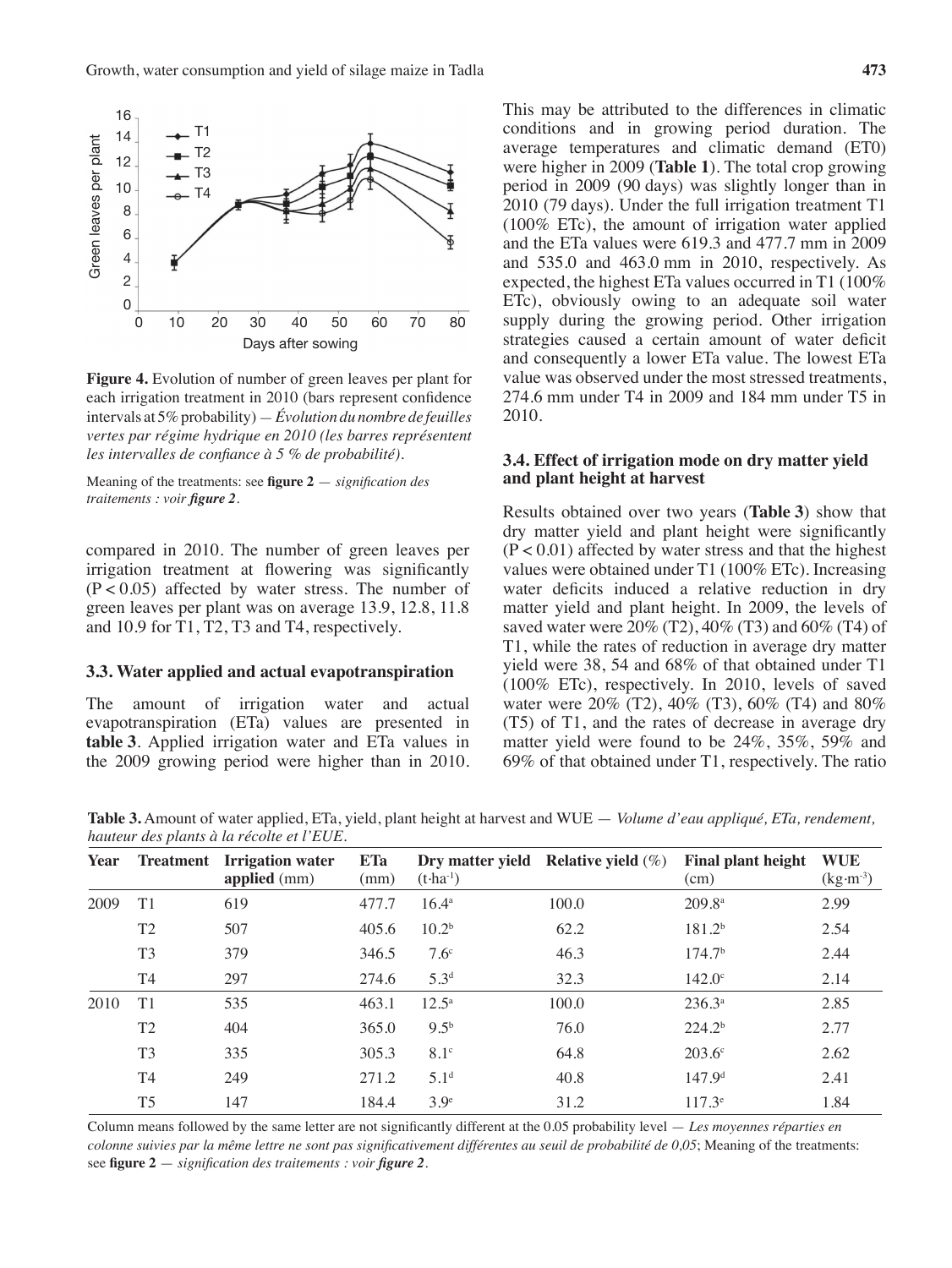of reduction in yield varied from one irrigation mode to another.

## **3.5. Relationship between water and dry matter yield**

The relationships between ETa value (mm) and dry matter yield (kg·ha<sup>-1</sup>) were evaluated for 2009, 2010 and 2009-2010. The relationship between evapotranspiration and dry matter yield was found to be linear  $(P < 0.01)$ . The equation for the relationship was Ya = 31.9  $*$  Eta - 2,246.7 with R<sup>2</sup> = 0.93 for 2009; Ya = 40.1  $*$  Eta - 5,370 with R<sup>2</sup> = 0.94 for 2010 and Ya =  $34.3 *$  Eta -  $3,058$  with R<sup>2</sup> = 0.93 for 2009-2010, as seen in **figure 5**.

Water use efficiency (WUE), calculated by dividing dry matter yield  $(kg \cdot ha^{-1})$  by evapotranspiration (mm), was found to vary and to depend on the irrigation mode (**Table 3**). The lowest WUE value was obtained under the highest stress treatment (T5) in 2010. For both years, WUE increased with the amount of irrigation water, showing that dry matter (DM) accumulation was increased by irrigation.

Water use efficiency was also found to vary depending on the growth phase (**Figure 6**). The linear phase of growth was characterized by the highest WUE values under treatment mode T1 followed by modes T2 and T3. Variance analysis showed that differences between treatments were non-significant in the  $1<sup>st</sup>$  phase, significant (5%) in the  $2<sup>nd</sup>$  phase and non-significant in the 3rd phase. Water use efficiency decreased with the level of water stress in the 2<sup>nd</sup> phase.

In the  $2<sup>nd</sup>$  phase of growth, plants under treatment modes T2 and T3 received two irrigations and expressed a similar level of water valorization at 3.32 and 3.28 kg·m<sup>-3</sup>, respectively. However, treatment T1 also received two irrigations with a higher valorization than T2 and T3, since it received further irrigation just before the end of the first phase (irrigation at 31 days after sowing). In the  $3<sup>rd</sup>$  phase, the two irrigations allocated to T1 were less valorized compared with T3 and T4, which did not receive water at this stage. This was also true for T2, which received irrigation at the beginning of the 3rd phase.

## **3.6. Yield response factor (Ky) to water**

The yield response factor (Ky) to water was calculated by combining the results of 2009 and 2010. Relative total dry matter yield (Yd) and relative actual evapotranspiration (ETd) were used to determine relative biomass yield reduction (1 - Yd) and relative evapotranspiration reduction (1 - ETd). A linear regression equation was adjusted to the data (**Figure 7**). The Ky value of the silage maize to water deficit for the whole growing season was 1.12, the coefficient of



**Figure** 5. Dry matter yield of silage maize as a function of ETa (actual evapotranspiration) — *Relation entre le rendement en matière sèche et l'ETa (évapotranspiration réelle).*



**Figure 6.** Water use efficiency (WUE) for each irrigation mode and growth phase in 2010 (bars represent confidence intervals at 5% probability) — *Efficience de l'eau d'irrigation (WUE) par régime et par phase de croissance en 2010.*

Meaning of the treatments: see **figure 2** — *signification des traitements : voir figure 2.*

determination  $(R^2)$  was 0.92, and the relationship was statistically significant at the level of  $P < 0.05$ .

#### **4. DISCUSSION**

The monitoring of plant height evolution and biomass accumulation allowed us to distinguish three phases of growth characterized by their appearance during thermal time. Daily accumulation of dry matter was found to decrease according to the level of water stress with highly significant differences  $(P < 0.01)$  between treatments. Under treatment T1, the average daily growth was 49, 343 and 145 kg $\cdot$ ha<sup>-1</sup> $\cdot$ day<sup>-1</sup> for the 1<sup>st</sup>, 2<sup>nd</sup> and 3rd phase, respectively.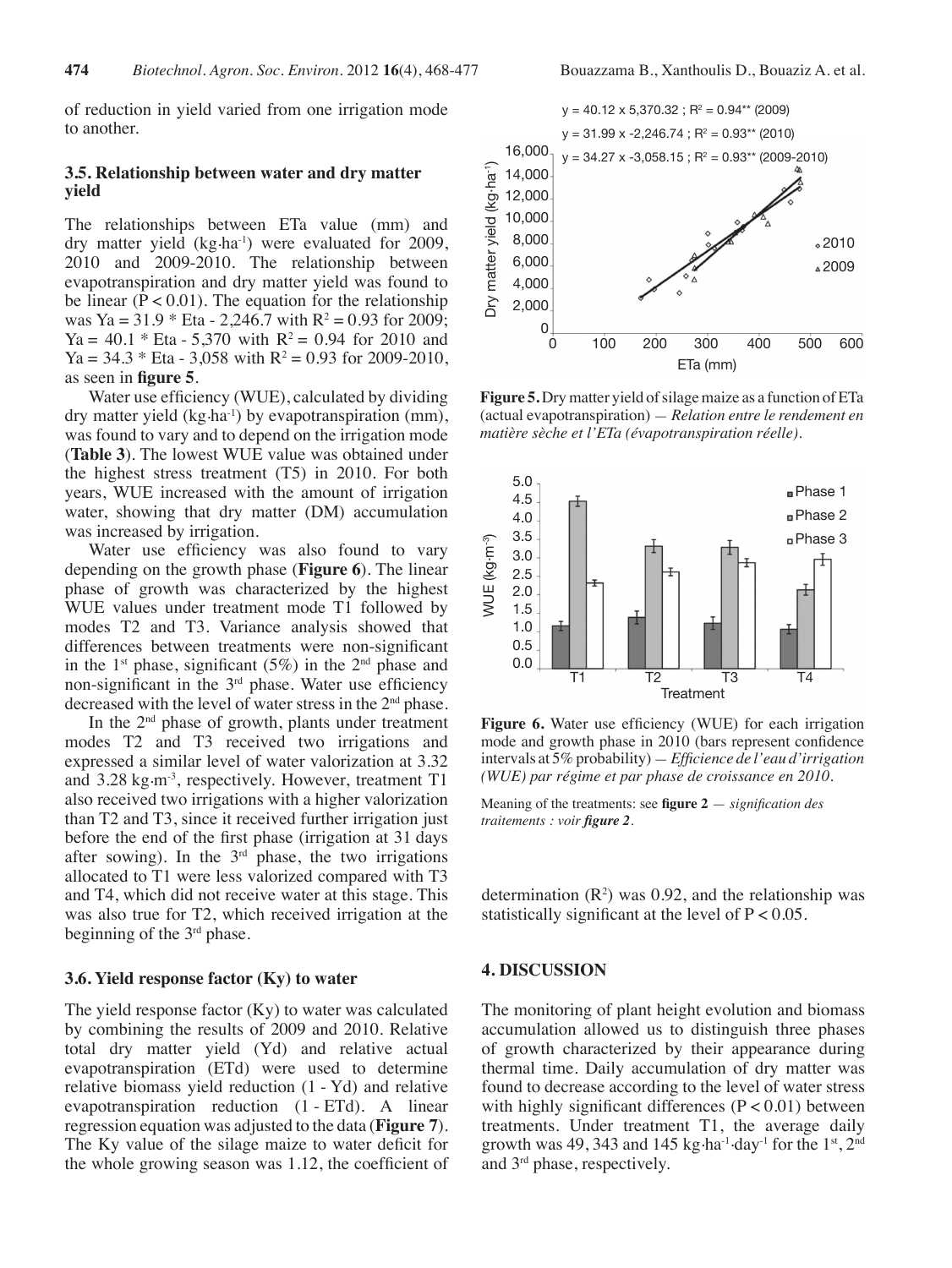

**Figure 7.** Yield response factor to water Ky — *Facteur de réponse du rendement à l'eau Ky.*

The leaf area index (LAI) followed the same trend as plant height and was found to be significantly affected by water stress. The LAI was found always to remain lower under the most water stressed treatments. This result is in accordance with Pandey et al. (2000), who reported that the highest LAI value for grain maize was obtained under conditions of full irrigation (without water stress). In the present study, the maximal LAI measured at flowering in 2010 was 5.1. Narandra et al. (2002) found that the maximal LAI value of grain maize under a semi-arid climate in India was reached at flowering and that the value varied between 5.1 and 5.5.

In the present study, the number of green leaves per plant was significantly ( $P = 0.05$ ) affected by water stress. Water stress caused the number of leaves on the plant to decrease. Mollier (1999) identified the components of the LAI as the rate of leaf emergence, the individual surface area of the leaves and their rate of senescence. As the plant density was the same for all treatments in the present study, it cannot explain the variation in LAI between the different treatments. Although senescence of leaves is a normal physiological phenomenon for maize, its intensity is accentuated by water stress.

Actual evapotranspiration (ETa) calculated for silage maize in this study was affected by the type of irrigation treatment. ETa ranged between 478 mm under T1 in 2009 and 184 mm under T5 in 2010, varying according to the irrigation strategy and irrigation technique used. Istanbulluoglu et al. (2002) found that, under furrow irrigation, the evapotranspiration of maize obtained was 586 mm for a full irrigation regime and 353 mm for a non-irrigation treatment in Tekirdag (Turkey). Using a sprinkler system in Nebraska, Payero et al. (2006) found that evapotranspiration of maize varied between 625 and 366 mm depending on the different irrigation treatments used. The relatively lower values

of ETa obtained in the present study in Tadla, Morocco can be attributed to the relative lower efficiency (about 68%) of the traditional technique of flood irrigation (Bouazzama et al., 2007).

In the present study, dry matter yield and plant height at harvest were significantly  $(P < 0.01)$  affected by water stress. Biomass yield ranged from 3.9 t. ha<sup>-1</sup> under T5 in 2010 to 16.4 t $\cdot$ ha<sup>-1</sup> under T1 in 2009. Results obtained are in accordance with those reported by several authors on the effect of water stress on biomass accumulation in maize. Otegui et al. (1995) and Istanbulluoglu et al. (2002) reported that water deficit reduced the plant height of maize. Wagger et al. (1993) found that silage yields for full

and no irrigation plots were significantly different. Emile et al. (2006) determined the dry matter yield for irrigated maize as  $20.1$  t $\cdot$ ha<sup>-1</sup> in France. In Romania, the dry matter yield of silage maize was found to be  $0.2$  t $\cdot$ ha<sup>-1</sup> without irrigation and more than 10.7 t $\cdot$ ha<sup>-1</sup> with irrigation (Naescu, 2000). Water stress causes a decrease in the leaf area index (Jamieson et al., 1995; Stone et al., 2001), resulting in a decrease in the rate of photosynthesis, and this contributes to a reduction in biomass yield. The dry matter production of nonstressed plants is usually high compared to stressed plants; this is because water-stressed plants cannot use solar radiation effectively (Kiniry et al., 1989; Muchow et al., 1990).

Results from the present study allow us to establish a linear relationship between water consumption and the biomass yield of silage maize. Several authors have confirmed the linearity of the relationship between water consumption and the grain yield of maize (Gencoglan et al., 1999; Istanbulluoglu et al., 2002; Kirnak et al., 2003; Cakir, 2004; Dagdelen et al., 2006; Payero et al., 2006). According to these authors, this relationship varies according to the climate and to the variety of maize. Overman et al. (2002) confirmed the linear relationship in maize between the response of grain and silage yield and irrigation mode.

Our results confirmed a variation in water use efficiency (WUE) according to the type of irrigation treatment applied. Water stress was found to reduce significantly WUE. The values obtained ranged between 2.99 kg $\cdot$ m<sup>-3</sup> under T1 in 2009 and 1.84 kg $\cdot$ m<sup>-3</sup> under T5 in 2010. In Turkey, Fatih et al. (2008) found that the WUE of silage maize depended on irrigation mode, ranging between  $0.32 \text{ kg} \cdot \text{m}^{-3}$  without irrigation and 1.53 kg·m<sup>-3</sup> at full irrigation. However, in Lebanon, Karam et al. (2003) found that the WUE calculated for aboveground dry matter of maize at full irrigation was  $3.23 \text{ kg} \cdot \text{m}^{-3}$ .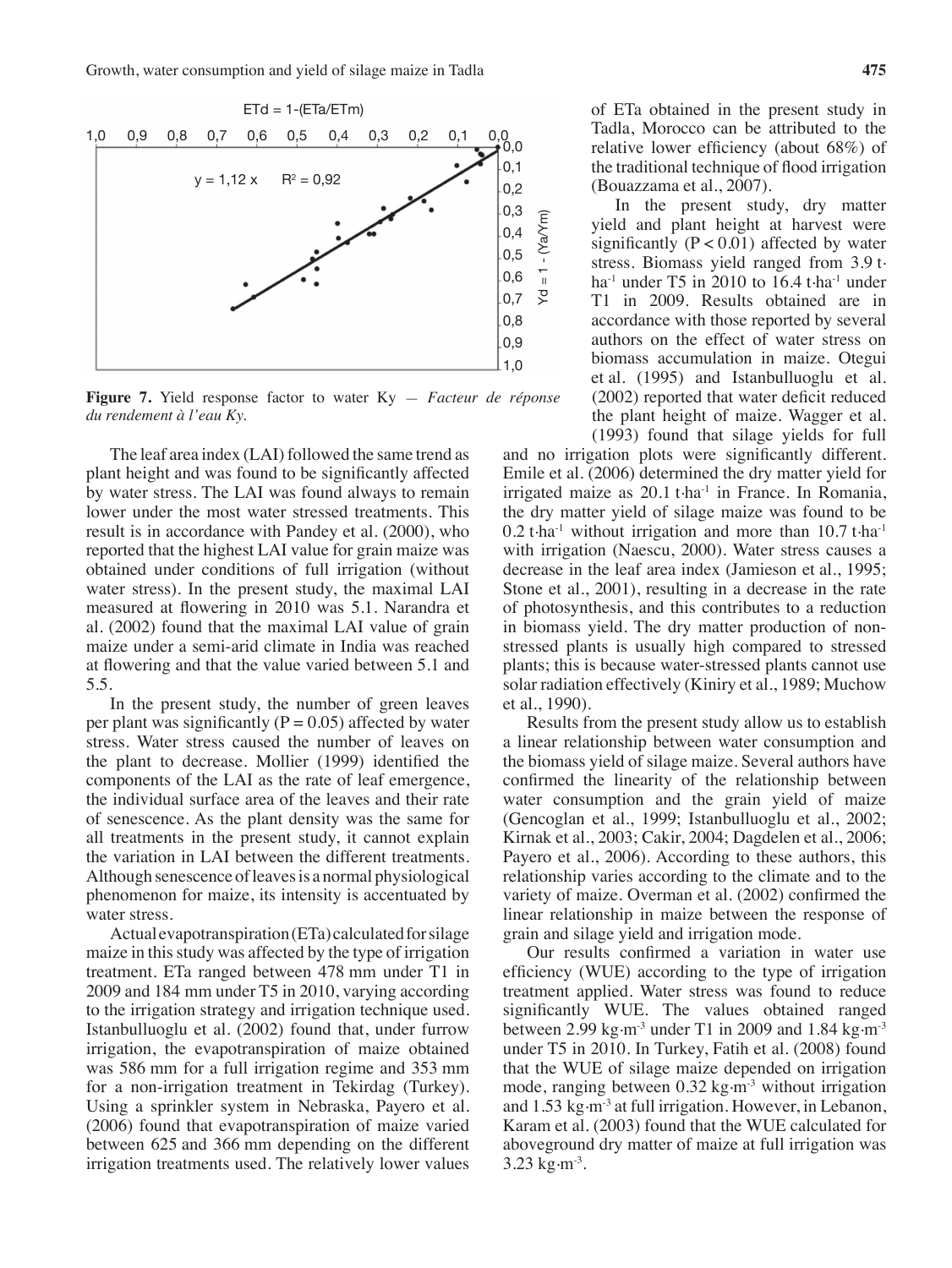In the present study, the calculation of WUE by growth phase showed that silage maize used water efficiently during the  $2<sup>nd</sup>$  phase of growth. This result has important implications for the management of water allocation and irrigation programming in situations of water scarcity.

The yield response factor (Ky) calculated for silage maize in Tadla was 1.12. This value is slightly lower than the Ky reported by Doorenbos et al. (1979), which was 1.25 for the total growing season of maize. Studies in different regions of Turkey have shown that this coefficient varies according to growth stage and zone 1.08–1.61 (Gencoglan et al., 1999), 0.76 (Istanbulluoglu et al., 2002), 0.77–0.81 (Kirnak et al., 2003), 0.81–1.36 (Cakir, 2004) and 1.03–1.04 (Dagdelen et al., 2006).

The yield response factor is an essential tool in the planning of irrigation within an irrigated perimeter and at farm level. In the case of the Tadla irrigated perimeter, a comparison between the Ky of silage maize and that of other crops planted simultaneously implied that silage maize should be irrigated as a priority before other crops with a Ky of lower than 1.12.

Water scarcity is known to occur in the Tadla irrigated perimeter as in other perimeters in Morocco. This imposes restrictions on the management services of the collective irrigation system and thereby limits the number of irrigations allocated to summer crops such as silage maize. The study of the effect of irrigation mode on crop growth and water consumption by this crop has a double interest:

- to maximize biomass yield and water use efficiency. For this purpose, it is necessary to irrigate silage maize as a priority before other crops that are more tolerant to water stress (with a Ky of lower than 1.12). It is also recommended that the allocation of irrigations target the linear phase of growth, as this improves water use efficiency;
- – to establish local references useful for silage maize growth modeling. This will make possible the establishment of irrigation scenarios and the extrapolation of the results to other zones in Morocco with a similar climate and limited water resources.

#### **Acknowledgements**

The study which leads to this paper was partly funded by two cooperation programs: a PRAD joint program supported by the Ministry of Agriculture of Morocco and the French Foreign Office and a cooperation program supported by the Belgian government through Agence Belge de Développement (CTB).

#### **Bibliography**

Allen R.G., Pereira L.S., Raes D. & Smith M., 1998. *Crop evapotranspiration: guidelines for computing crop water* 

*requirements*. Irrigation and Drainage Paper No. 56. Roma: FAO.

- Badraoui M. & Stitou M., 2001. Status of soil survey and soil information systems in Morocco. *Options Mediterr. Ser. B*, **34**, 193-204.
- Bekele S. & Tilahun K., 2007. Regulated deficit irrigation scheduling of onion in a semi-arid region of Ethiopia. *Agric. Water Manage*., **98**(1-2), 148-152.
- Birch C.J., Andrieu B. & Fournier C., 2002. Dynamics of internode and stem elongation in three cultivars of maize. *Agronomie*, **22**, 511-524.
- Bouazzama B., Xanthoulis D. & Bouaziz A., 2007. Validation du modèle SIRMOD pour améliorer les performances de l'irrigation de la luzerne par la Robta au niveau du périmètre irrigué de Tadla. *Hommes Terre Eaux*, **136**, 8-16.
- Brouwer C. & Heibloem M., 1986. *Irrigation water management: irrigation water needs.* Training manual No. 3. Roma: FAO.
- Cakir R., 2004. Effect of water stress at different development stages on vegetative and reproductive growth of corn. *Field Crops Res*., **89**, 1-16.
- Cochran W. & Cox G., 1957. *Experimental Design*. New York, USA: Wiley.
- Dagdelen N., Yilmaz E., Sezgin F. & Gurbuz T., 2006. Water-yield relation and water use efficiency of cotton (*Gossypium hirsutum* L.) and second crop corn (*Zea mays* L.) in western Turkey. *Agric. Water Manage*., **82**, 63-85.
- Doorenbos J. & Kassam A.H., 1979. *Yield response to water. Irrigation and Drainage Paper No. 33*. Roma: FAO.
- Emile J.C. et al., 2006. Grain sorghum silages as an alternative to irrigated maize silage. *In: Proceedings of the 21st general meeting of the European Grassland Federation, April 3-6, Badajoz, Spain.*
- Fatih M.K., Ustun S., Yasemin K. & Talip T., 2008. Determining water-yield relationship, water use efficiency, crop and pan coefficients for silage maize in a semi-arid region. *Irrig. Sci*., **16**, 112-123.
- Fournier C. & Andrieu B., 2000. Dynamic of the elongation of internodes in maize (*Zea mays* L.): analysis of phases of elongation and their relationships to phytomer development. *Ann. Bot*., **86**, 551-563
- Garrity P.D., Watts D.G., Sullivan C.Y. & Gilley J.R., 1982. Moisture deficits and grain sorghum performance: evapotranspiration yield relationships. *Agron. J.*, **74**, 815-820.
- Gencoglan C. & Yazar, 1999. The effects of deficit irrigations on corn yield and water use efficiency. *Turk. J. Agric. For.*, **23**, 233-241.
- Girardin P., Jordan M.O., Picard D. & Trendel R., 1986. Harmonisation des notations concernant la description morphologique d'un pied de maïs (*Zea mays* L.). *Agronomie*, **6**, 873-875.
- Howell T.A., Cuenca R.H. & Solomon K.H., 1990. Crop yield response. *In:* Hoffman G.J., Howell T.A. &